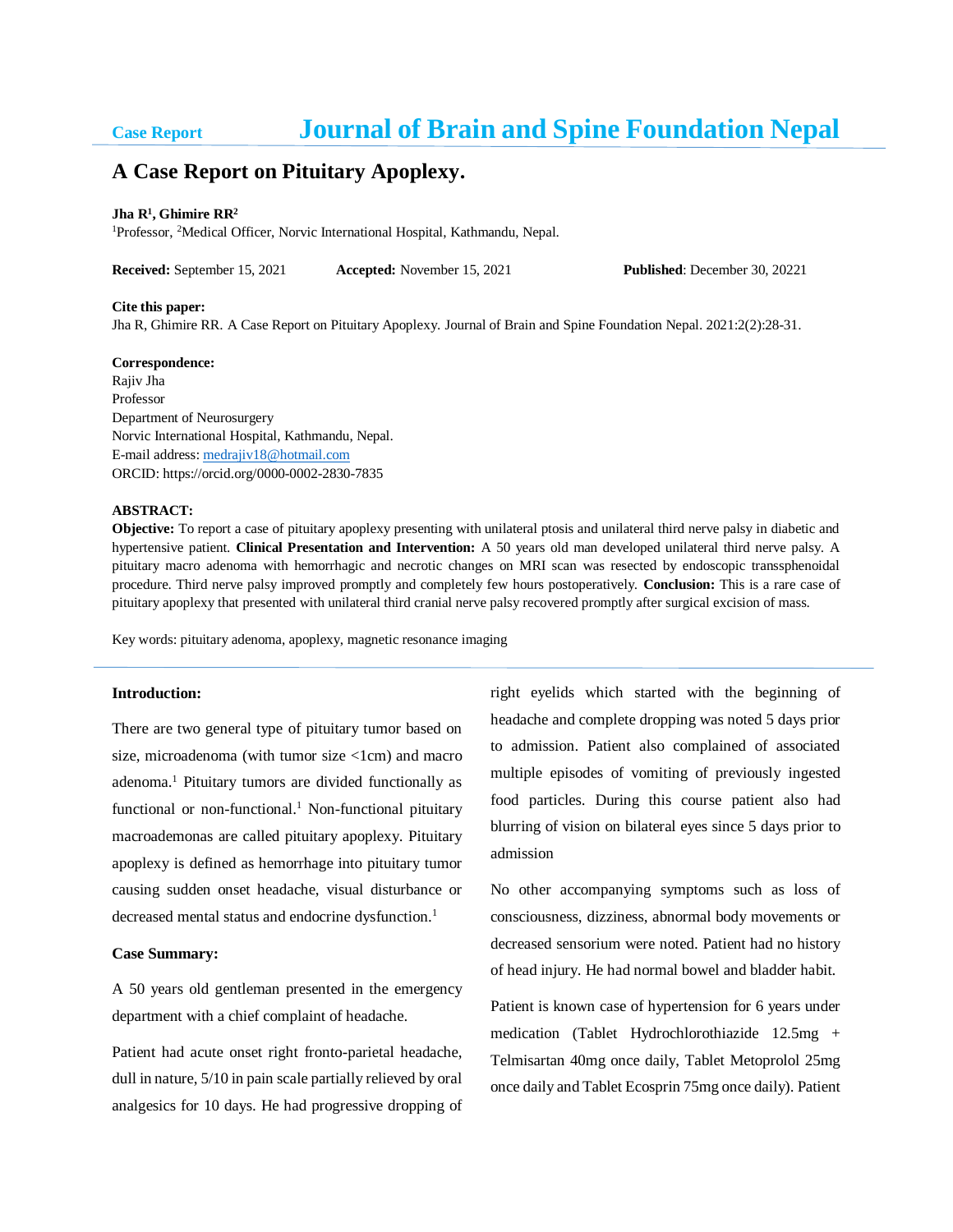was diagnosed with Diabetes mellitus type -2 6 years ago and was under medication (Tablet Metformin 500 mg twice daily). He is also diagnosed to have Dyslipidemia and was under Tablet Rosuvastatin 10 mg once daily for 6 years. He had hemorrhoidectomy done 20 years ago. His father had history of asthma otherwise unremarkable family history. Patient is non-smoker, non-alcoholic beverage drinker. He is follower of Islam.

Upon arrival to emergency department his vital signs were within normal range. GCS was 15/15. Pupils were bilaterally equal and reactive. His right eye was fixed on outward and downward position. Other neurological and physical examinations were normal.

MRI scan of brain was done revealing pituitary gland measuring  $2.3 \times 1.8 \times 2.9$  cm (CC  $\times$  AP  $\times$  TR) with expansion and enlargement of sella. It showed heterogeneous high signal intensity on T2W and high signal on T1W suggestive of hemorrhage with evidence of cystic/necrotic changes. It was resulting in expansion of the sella with suprasellar extension of the mass and narrowing at the waist giving a snowman appearance. The suprasellar component measured 0.8 x 1.1 x 1.1 cm. The mass was invading the bilateral cavernous sinuses and abutting the right intracavernous ICA by approx. 180 degrees. It was displacing the infundibulum to the left as well as chaism superiorly. Optic nerves are unremarkable.

Patient had growth hormone of 0.714 ng/ml, prolactin of 69 µlU/ml and hyponatremia with sodium of 125 mEq/L was noted. Other laboratory examinations were within normal range.

Endoscopic Trans-Sphenoid Pituitary mass excision was performed. Tense sella floor dura and solid tumor with intracavity blood was noted. The mass was excised and sent for histopathology.

Post operatively patient was shifted to surgical ICU and started with antibiotics, hydrocortisone and other supportive medications.

Patient was noted to have prompt improvement of ptosis few hours post-operatively. He was discharged on 6th post-operative day after full recovery of symptoms.

# **Discussion:**

Pituitary tumor-associated hemorrhage was first described in 1898 by Bailey but Pituitary apoplexy was first described as a fatal case of pituitary tumor associated with hemorrhage or infarction in 1950 by Brougham et al.<sup>1</sup> Headache, visual deterioration and visual field defect were 3 of most common symptoms in patient with pituitary apoplexy.<sup>2</sup> Patient complains of retroorbital or frontal headache and not relieved by analgesics.<sup>3</sup> Our patient presented with 2 out of 3 (frontoparietal headache and visual field defect) most common symptoms of pituitary apoplexy . Sudden onset of headache with neurologic and/or endocrinologic symptoms is result of abrupt expansion of mass within the sella turcica because of hemorrhage, necrosis or infarction in pituitary tumor and adjacent pituitary gland.<sup>4</sup>

Patients present with visual impairment in more than 80% of cases, hemianopsia is reported as the most frequent finding. Acute onset of visual acuity loss or even complete blindness is also recorded in some cases. Impairment of third, sixth and sometimes fourth cranial nerves lead to diplopia and ocular paresis in 50% of the cases. Ptosis, mydriasis and limited eye movement are noted most commonly due to involvement of third cranial nerve. $5$  Visual field examination with the ophthalmologist is advised in this condition.

Magnetic Resonance Imaging (MRI) or Computed Tomography (CT) shows haemorrhage and/or necrosis within pituitary tumor. CT/MRI shows typical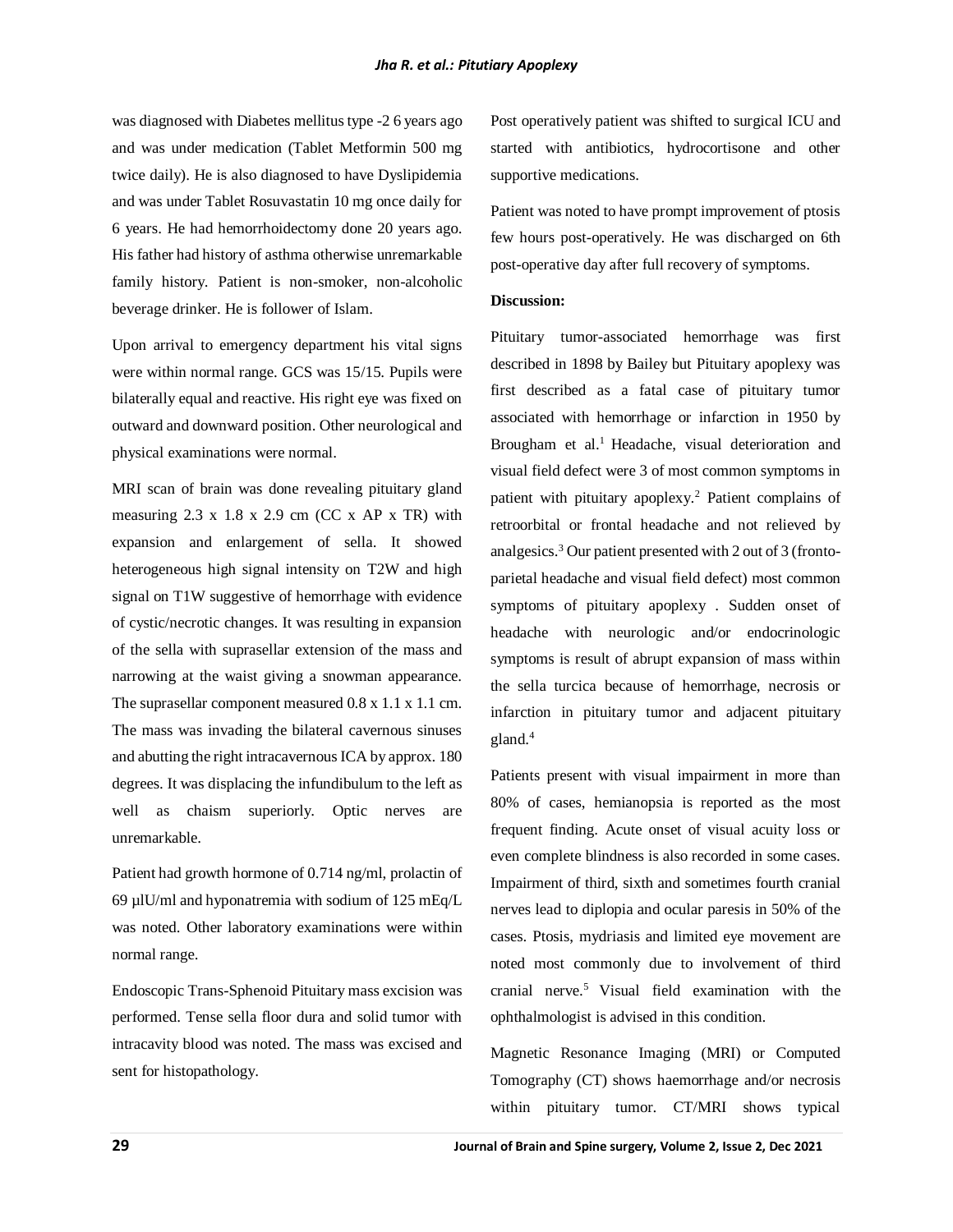heterogeneous intrasellar or suprasellar lesions with coexisting solid and haemorrhagic areas. Although CT scan can present alterations in pituitary parenchyma in acute phase of apoplexy and also detect sub-arachnoid hemorrhage or cerebral ischemia, MRI is first-line imaging technique for diagnosis of pituitary apoplexy.<sup>6</sup>

Risk factors of pituitary apoplexy can be reduced blood flow for large sized tumor, hypertension, diabetes, trauma, and increased intracranial pressure resulting in acute increase in hypophyseal blood flow, hormonal stimulation of pituitary gland and its tumor and anticoagulation therapy. Most of the patient with pituitary apoplexy were found to have hypertension and diabetes mellitus.<sup>2</sup> Use of dopamine agonists and estrogen administration is also considered as the risk factor for pituitary apoplexy, some studies suggest that cerebral angiography and cardiac or orthopedic surgeries are also associated with pituitary apoplexy and sometimes noted within hours to days after traumatic brain injury or pituitary radiosurgery. <sup>5</sup> Pituitary apoplexy is more evident in male in their 50s and 60s similar to that of our patient in the case.<sup>7,8</sup>

Patients sometimes present with hyponatremia as our patient presented.<sup>5</sup> Hyponatremia in cases of pituitary apoplexy can be due to severe hypocortisolism or sometimes inappropriate antidiuretic hormone secretion because of hypothalamus irritiation.<sup>9</sup> Decrease in Thyrotropin (TSH) noted in 50% of cases and gonadotorpins (LH and FSH) deficiencies are noted in 75% of cases but they are clinically relevant after several months.<sup>5</sup>

Rapid decompression of optic pathway is associated with favorable outcome in patient presenting with progressively worsening visual impairment.<sup>10</sup> Surgery within 7-8 days from diagnosis is indicated if patient have progressive visual field defect.<sup>5</sup> Surgical

decompression results in improvement in visual acuity in 6-36% of cases and normalizes in 50% of cases.<sup>11, 12</sup> Other studies suggest that impairment of third, fourth and sixth cranial nerves can be permanent and no significant improvements are noted post operatively.<sup>13</sup> Turgut et al reviewed literature of pituitary apoplexy resulting in monocular or binocular blindness and concluded that timely surgery i.e. within 7-8 days from the emergence of symptoms can have positive impact on visual recovery.<sup>14</sup>

# **Conclusion:**

Pituitary apoplexy is common among men in their 50s and 60s. Most of the cases are asymptomatic, those who are symptomatic commonly present with severe frontal or retroorbital headache associated with visual symptoms like ptosis, monocular or binocular blindness and mydriasis, and endocrinological signs like hpocortisolism or inappropriate antidiuretic hormone secretion. Early surgical decompression of the optic pathway results in prompt and complete resolution of visual field defects. Regular endocrinologic and ophthalmological evaluation is advised.

## **References:**

- 1. Brougham M, Heusner AP, Adams RD. Acute degenerative changes in adenomas of the pituitary body--with special reference to pituitary apoplexy. J Neurosurg. 1950;7(5):421–39. <http://dx.doi.org/10.3171/jns.1950.7.5.0421>
- 2. Li Y, Qian Y, Qiao Y, et al. Risk factors for the incidence of apoplexy in pituitary adenoma: a single-center study from southwestern China. Chin Neurosurg **J**. 2020;6(1). <http://dx.doi.org/10.1186/s41016-020-00202-4>
- 3. Johnston PC, Hamrahian AH, Weil RJ, Kennedy L. Pituitary tumor apoplexy. J Clin Neurosci. 2015;22(6):939–44. <http://dx.doi.org/10.1016/j.jocn.2014.11.023>
- 4. Briet C, Salenave S, Bonneville J-F, Laws ER, Chanson P. Pituitary apoplexy. Endocr Rev.